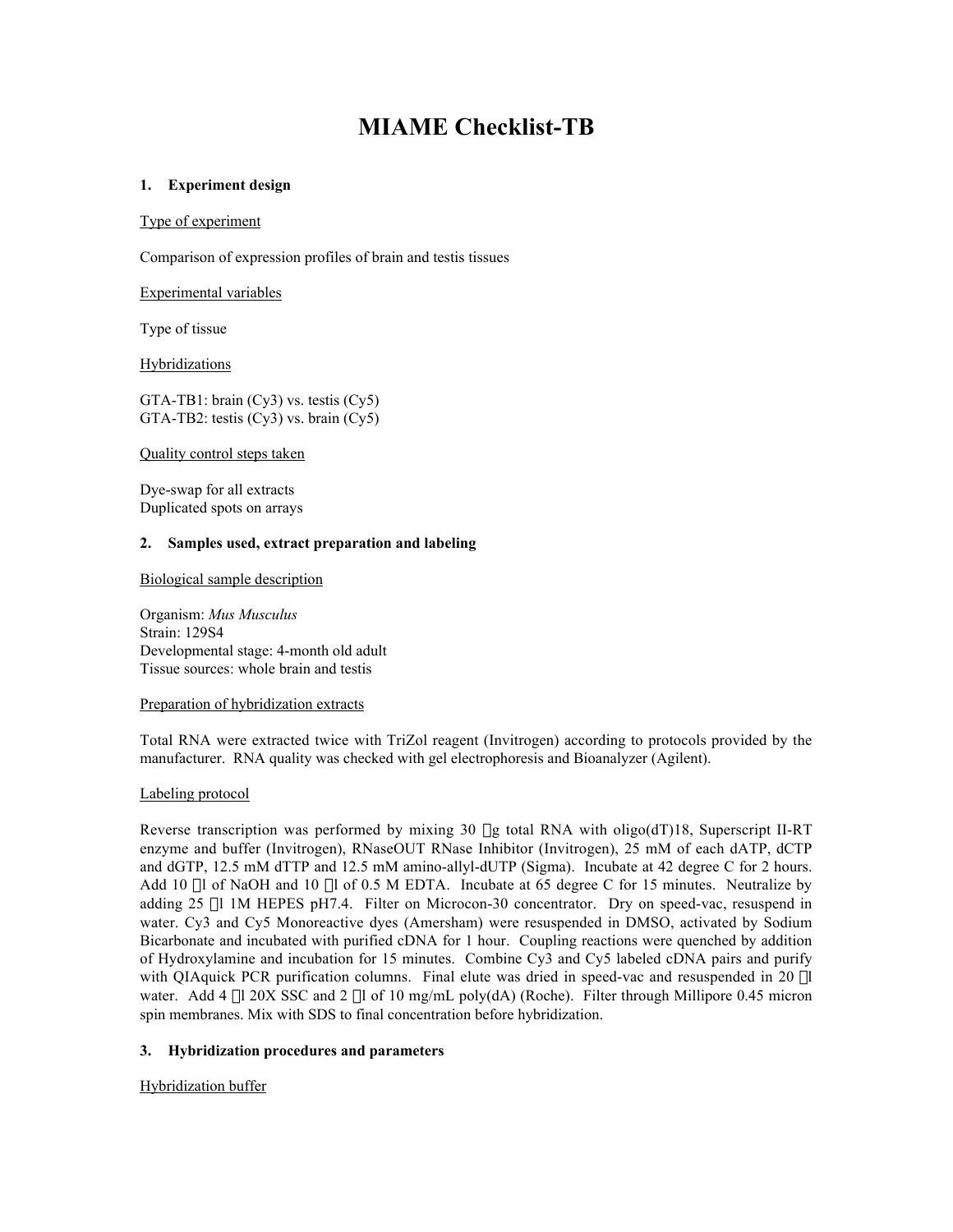3X SSC, 0.23% SDS, 1 mg/ml poly(dA)

Slide blocking

No prehybridization

Probe blocking

1 mg/ml poly(dA) during hybridization

Quantity of labeled target used

All labeled cDNA generated with 30 µg total RNA

Hybridization time, volume, temperature

16 h, 26 ml, 63 degrees C

Hybridization instrument

Manual, TeleChem hybridization chambers in water bath

Wash procedure

Wash 1: 1X SSC, 0.03% SDS Wash 2: 1X SSC, dip slides 15 times Wash 3: 0.2X SSC, shake slides 75 rpm for 20 minutes Wash 4: 0.05X SSC, shake slides 75 rpm for 10 minutes Spin-dry slides in centrifuge 50 g for 5 minutes.

## **4. Measurement data and specifications**

Scanning hardware

Axon GenePix4000B

Scanning software

Axon GenePix Pro 3.0

Image analysis software

Axon GenePix Pro 3.0

Image analysis output files

Attached (GTA-TB1.gpr and GTA-TB2.gpr)

#### Data selection and transformation

For each array, spot intensity signals were filtered and removed if the values did not exceed 3 S.D. above the background signal in at least one signal channel or if a spot was flagged as questionable by the GenePix Pro software. Spot-level ratios (Cy5/Cy3) were  $log_2$  transformed and a loess normalization ( $f = 0.67$ ) strategy was applied using S-Plus (MathSoft, Cambridge, MA) to correct for observed intra-array intensitydependent ratio biasing. For each sample comparison, data were analyzed by first averaging the spot-level, normalized log ratios of the two reverse-complement arrays, and then taking the average of the intra-array,